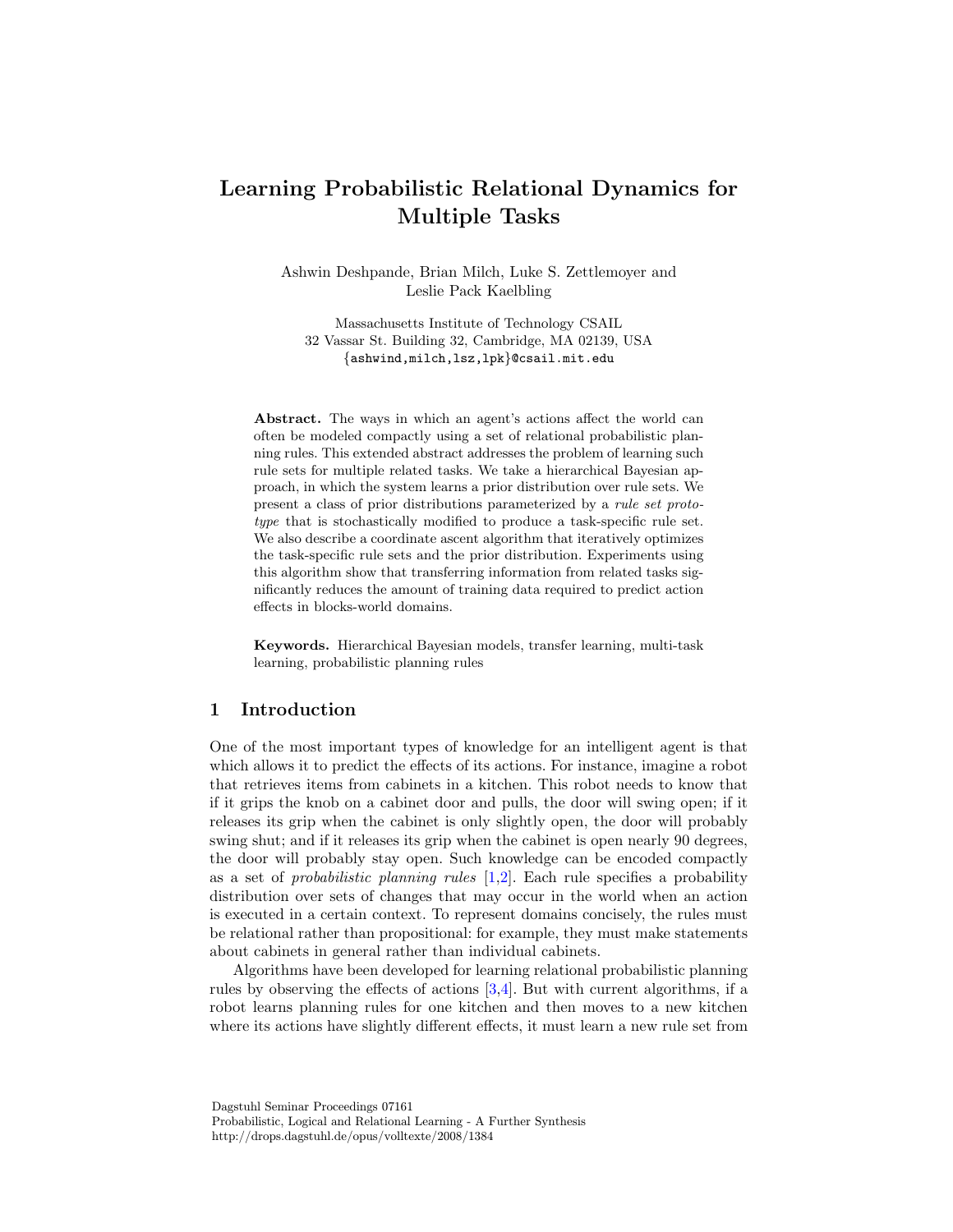pickup(X, Y ) : on(X, Y ), block(Y ), clear(X), inhand-nil, <sup>¬</sup>wet <sup>→</sup> .7 : inhand(X), ¬clear(X), ¬on(X, Y ), clear(Y ), ¬inhand-nil .2 : on(X, TABLE), ¬on(X, Y ) .05 : no change .05 : noise pickup(X, Y ) : on(X, Y ), block(Y ), clear(X), inhand-nil, wet <sup>→</sup> .2 : inhand(X), ¬clear(X), ¬on(X, Y ), clear(Y ), ¬inhand-nil .2 : on(X, TABLE), ¬on(X, Y ) .3 : no change .3 : noise

<span id="page-1-0"></span>Fig. 1. Two rules for the *pickup* action in the "slippery gripper" blocks world.

scratch. Current rule learning algorithms fail to capture an important aspect of human learning: the ability to transfer knowledge from one task to another. We address this transfer learning problem in this extended abstract. A more complete treatment is given in our conference paper [\[5\]](#page-9-4) and in the master's thesis by Deshpande [\[6\]](#page-9-5).

# <span id="page-1-2"></span>2 Probabilistic Planning Rules

A set of probabilistic planning rules defines a distribution  $p(s_t|s_{t-1}, a_t)$  for the state reached by taking action  $a_t$  in state  $s_{t-1}$ . A state is an interpretation of a set of predicates over a fixed domain of objects. For instance, the sentence,

<span id="page-1-1"></span>
$$
in hand-nil \wedge on(\text{B-A}, \text{B-B}) \wedge on(\text{B-B}, \text{TABLE}) \wedge clear(\text{B-A})
$$
  
\wedge block(\text{B-A}) \wedge block(\text{B-B}) \wedge table(\text{TABLE}) \wedge \neg wet (1)

describes a blocks-world state where the gripper holds nothing, block  $B-A$  is on top of block  $B-B$  which is on the table, and the gripper is not wet. An action  $a_t$  is a ground atom: for example,  $a_t = pickup(s.A, B-B)$  represents an attempt to pick block B-A up off of block B-B.

Fig. [1](#page-1-0) shows two rules for the  $\text{pickup}(X, Y)$  action. Each rule r has two parts that determine when it is applicable: an action term z and a context formula  $\Psi$ , which is a conjunction of literals. Given a particular state  $s_{t-1}$  and action a, we can determine whether a rule *applies* by computing a variable binding  $\theta$ that unifies  $z$  with  $a$ , and then testing whether the context formula holds for this binding. For example, for a state s described by sentence  $(1)$  and an action  $a = pickup<sub>(B-A, B-B)</sub>$ , only the first rule in Fig. [1](#page-1-0) applies, because wet is not true in s. A default rule handles cases where no other rule applies; we disallow *overlapping rules* that apply to the same  $(s, a)$  pair.

Given the applicable rule r, we can look to the right of the  $\rightarrow$  to find a discrete distribution  $\bf{p}$  over a set of outcomes  $O$ , defining what changes may happen from  $s_{t-1}$  to  $s_t$ . Each non-noise outcome  $o \in O$  is a conjunction of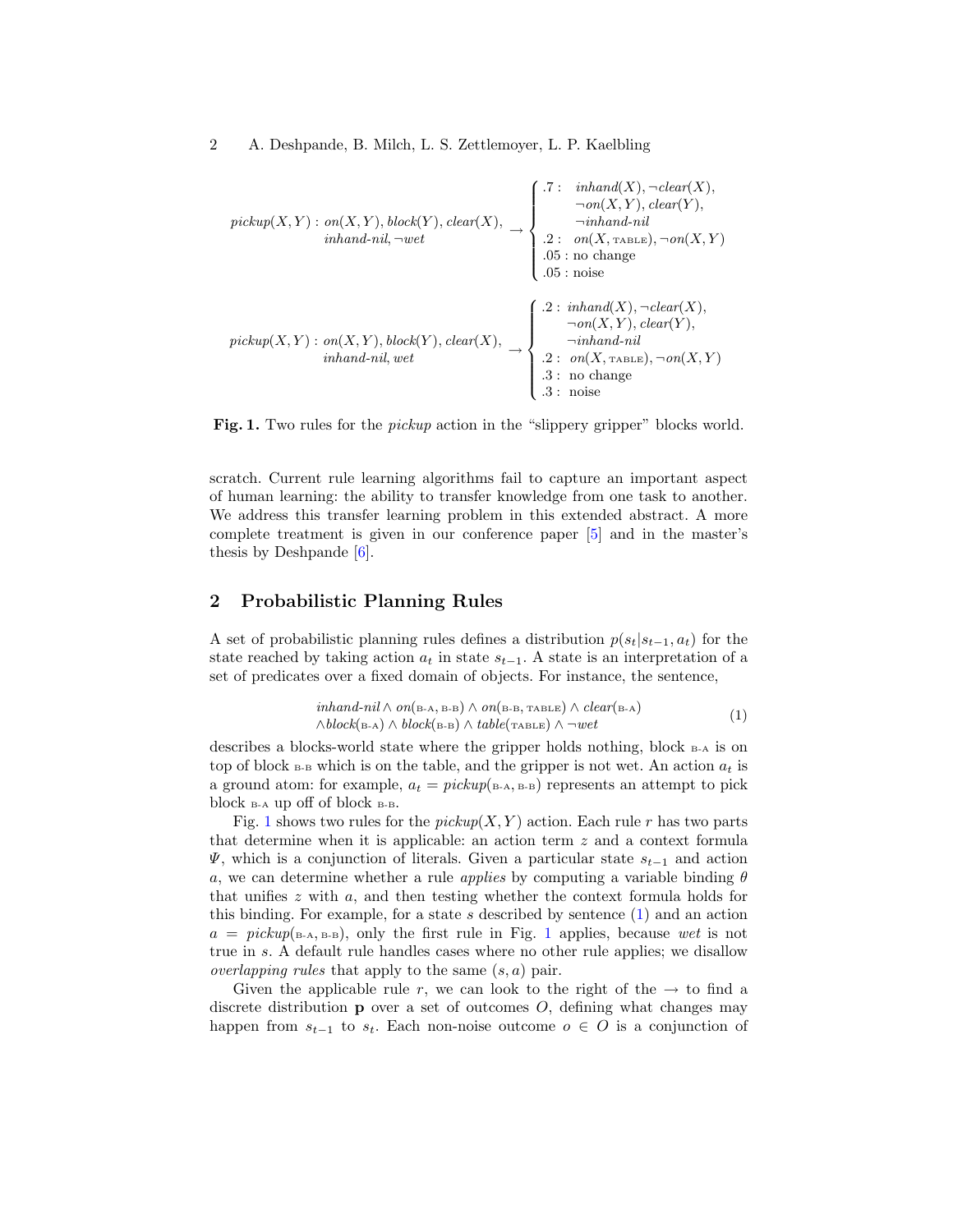literals. If outcome o occurs, then the resulting state  $s_t$  is formed by taking  $s_{t-1}$  and changing the values of the relevant literals to match  $\theta$ (o). For instance, in the first rule in Fig. [1,](#page-1-0) the first outcome is where the picking up succeeds: it sets five truth values, including setting  $on(\text{B-A}, \text{B-B})$  to *false*. We enforce the restriction that outcomes do not overlap: for each pair of outcomes  $o_1$  and  $o_2$  in a rule r, there cannot exist a state–action pair  $(s, a)$  such that r is applicable and the resulting states for  $o_1$  and  $o_2$  are the same. The *noise outcome* is a special case: it just gives a small probability  $p_{\min}$  to every outcome, allowing the rule learner to avoid modeling overly complex, rare action effects [\[4\]](#page-9-3). The probability  $p(s_t|s_{t-1}, a_t)$  is thus equal to  $p_o$  if  $s_t$  is the result of an outcome o in the applicable rule, and  $p_{\text{noise}}p_{\text{min}}$  otherwise.

## 3 Hierarchical Bayesian Model

We formalize our transfer learning problem by assuming that we have training sets from K related *source tasks*, plus a limited set of examples from a *target* task K + 1, and our goal is to find the best rule set  $R_{K+1}^*$  for the target task. Our approach is based on hierarchical Bayesian models, which have long been used to transfer predictions across related data sets in statistics [\[7\]](#page-9-6). The basic idea, as illustrated in Fig. [2,](#page-2-0) is to regard the task-specific models  $R_1, \ldots, R_K, R_{K+1}$  as samples from a global prior distribution G. This prior distribution over models is not fixed in advance, but is learned by the system; thus, the learner discovers what the task-specific models have in common.



<span id="page-2-0"></span>Fig. 2. A hierarchical Bayesian model with  $K$  tasks, where the number of examples for task k is  $N_k$ .

More precisely, by observing data from the first  $K$  tasks, the learner gets information about  $R_1, \ldots, R_K$  and hence about G. Then when it encounters task  $K + 1$ , its estimates of  $R_{K+1}$  are influenced by both the data observed for task  $K + 1$  and the prior  $p(R_{K+1}|G)$ , which captures its expectations based on the preceding tasks.

Although the hierarchical Bayesian approach has been used in a variety of transfer learning settings [\[8,](#page-9-7)[9,](#page-9-8)[10\]](#page-9-9), applying it to sets of relational probabilistic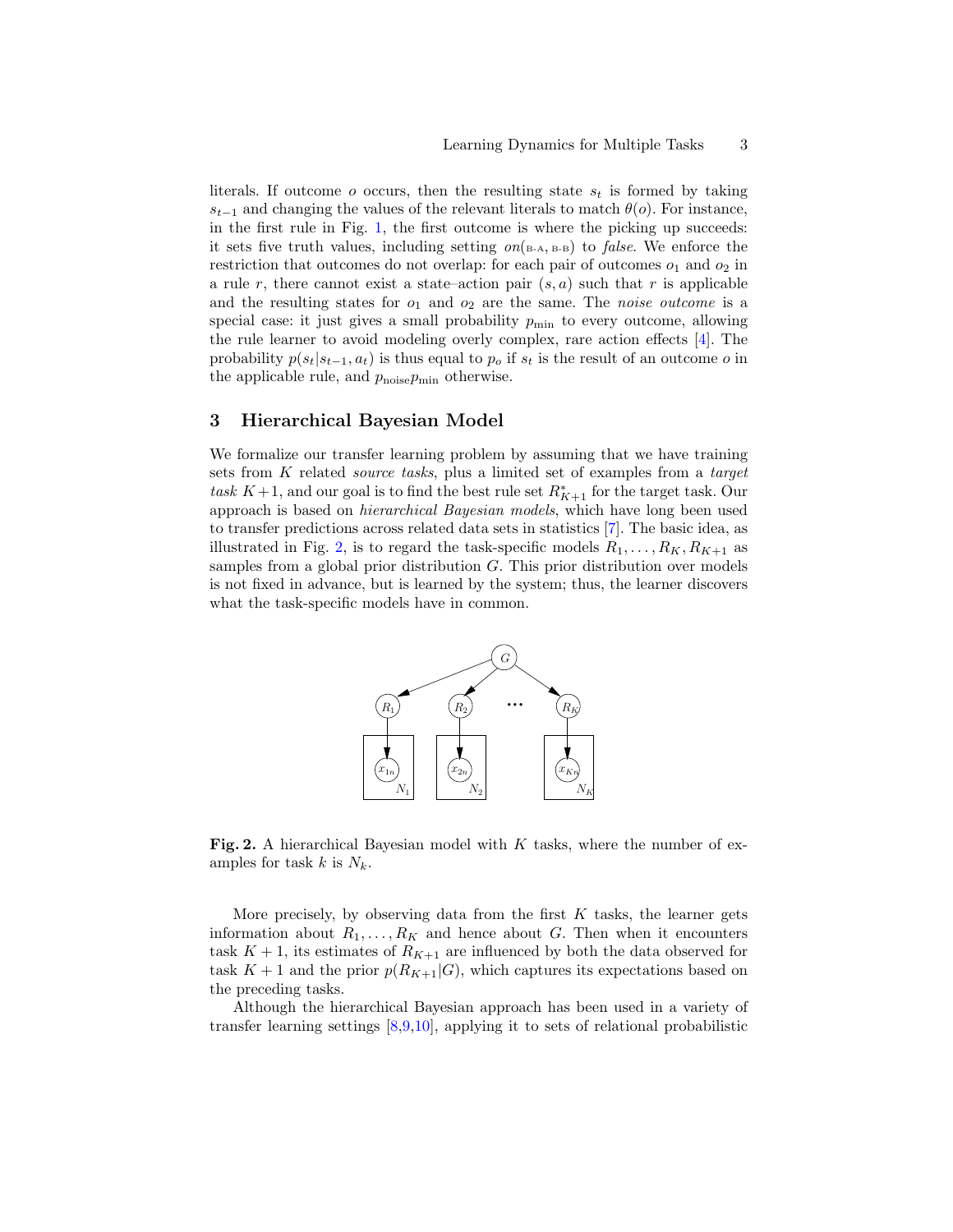### 4 A. Deshpande, B. Milch, L. S. Zettlemoyer, L. P. Kaelbling

planning rules poses both conceptual and computational challenges. In most existing applications, the models  $R_k$  are represented as real-valued parameter vectors, and the hypothesis space for  $G$  is a class of priors over real vectors. But what family of G-values could parameterize a class of priors over rule sets, which are complicated discrete structures?

We propose to let the possible values of  $G$  be *rule set prototypes* that are modified stochastically to create task-specific rule sets. A rule set prototype is a set of rule prototypes. Each rule prototype is like an ordinary rule, except that rather than specifying a probability distribution over its outcomes, it specifies a vector  $\Phi$  of Dirichlet parameters that define a prior over outcome distributions.

## 3.1 Overview of Model

Our model defines a joint distribution  $p(G, R_1, \ldots, R_{K+1}, x_1, \ldots, x_{K+1})$ . In our setting, each example  $x_{kn}$  is a state  $s_t$  obtained by performing a known action  $a_t$  in a known initial state  $s_{t-1}$ . Thus,  $p(x_{kn}|R_k)$  can be found by identifying the rule in  $R_k$  that applies to  $(s_{t-1}, a_t)$ , as discussed in Sec. [2.](#page-1-2)

The distribution for G and  $R_1, \ldots, R_{K+1}$  is defined by a generative process that first creates G, and then creates  $R_1, \ldots, R_{K+1}$  by modifying G. Note that this generative process is purely a conceptual device for defining our probability model: we never actually draw samples from it. Instead, in Sec. [4,](#page-5-0) we will use the joint probability as a scoring function for finding the best rule set prototype.

Two difficulties arise in using a generative process to define our desired joint distribution. One is that the process can yield rule sets that are invalid, in the sense of containing overlapping rules or outcomes. The other is that many possible runs of the process may yield the same rule set. For instance, as we will see, a rule set is generated by choosing a number  $m$ , generating a sequence of m rules given the rule set prototype, and then returning the set of distinct rules that were generated. In principle, a set of  $m^*$  distinct rules could be created by generating a list of any length  $m \geq m^*$  (with duplicates); we do not want to sum over all these possibilities to compute the probability of a given rule set. Both of these problems can be solved by excluding certain invalid or non-canonical runs of the generative process.

Thus, we will define unnormalized measures  $P_G(G)$  and  $P_{mod}(R_k|G)$  that give the probability of generating a rule set prototype  $G$ , or a rule set  $R_k$ , through a "valid" sampling run. The resulting joint distribution is:

<span id="page-3-0"></span>
$$
p(G, R_1, \dots, R_{K+1}, x_1, \dots, x_K) = \frac{1}{Z} P_G(G) \prod_{k=1}^{K+1} P_{\text{mod}}(R_k | G) p(x_k | R_k)
$$
(2)

The normalization constant  $Z$  is the total probability of valid runs of our generative process. Since we are just interested in the relative probabilities of hypotheses, we never need to compute this constant.

The remainder of this section gives a brief description of the distributions  $P_{\text{mod}}(R_k|G)$  and  $P_G(G)$ . Details are available in our conference paper [\[5\]](#page-9-4).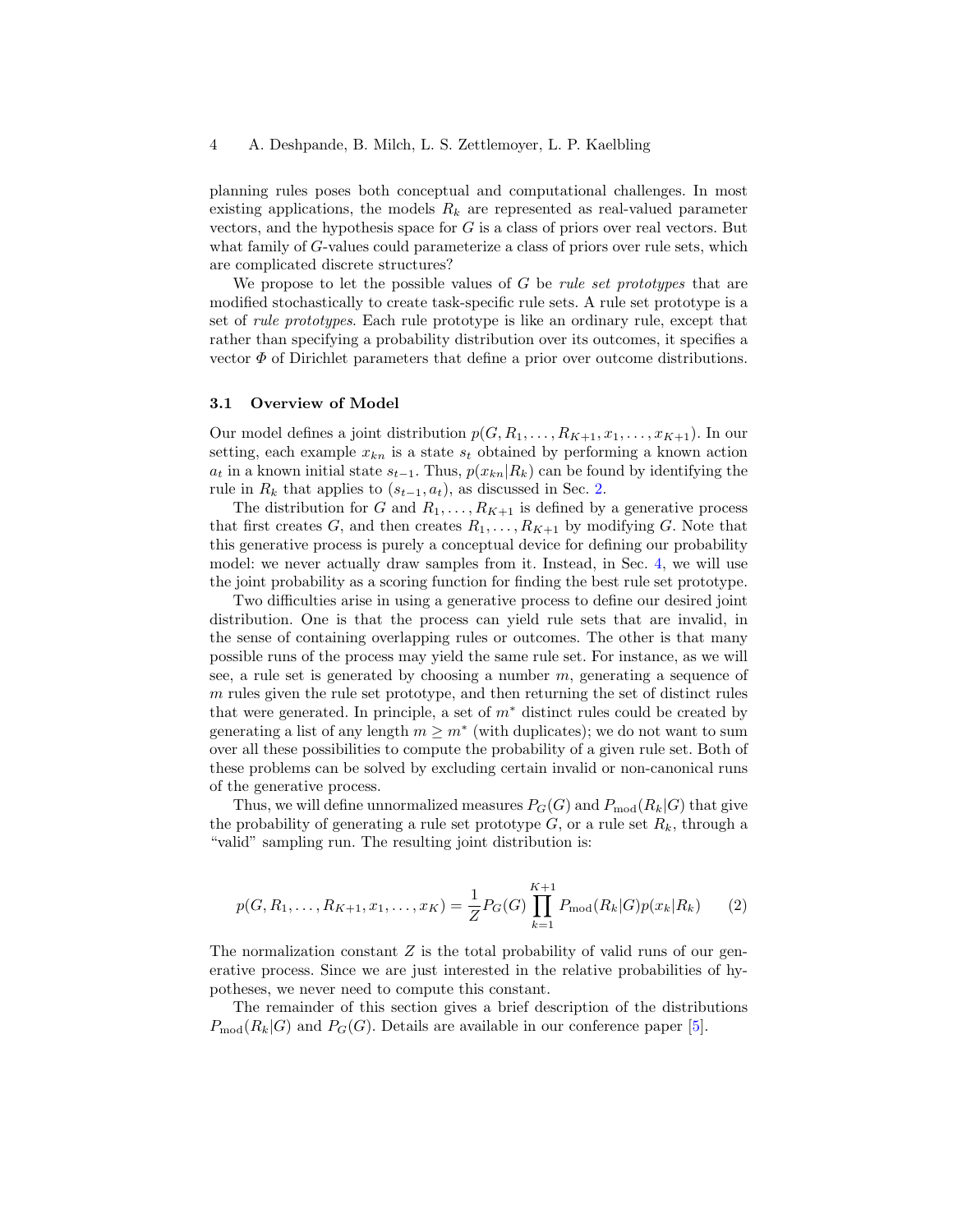#### 3.2 Modifying the Rule Set Prototype

We begin by describing how a rule set prototype  $G$  is modified to create a rule set  $R$ . The first step is to choose the rule set size,  $m$ , from a distribution centered on the number of rule prototypes in G. Next, for  $i = 1$  to m, we generate a local rule  $r_i$ . The first step in generating  $r_i$  is to choose which rule prototype it will be derived from. With a certain probability, the rule is generated from scratch; otherwise, its prototype is selected uniformly from  $G$ . Since this choice is made independently for each local rule, a single rule in  $G$  may serve as the prototype for several rules in  $R$ , or for none. Next, given the chosen prototype  $r^*$ , the local rule  $r_i$  is generated according to the distribution  $P_{\text{rule}}(r|r^*)$  discussed in Sec. [3.3.](#page-4-0)

This process generates a list of rules  $r_1, \ldots, r_m$ . We consider a run to be invalid if any of these rules are overlapping; in particular, this prohibits cases where the same rule occurs twice. So the probability of generating a set  $\{r_1, \ldots, r_m\}$ on a valid run is the sum of the probabilities of all permutations of this set. This is m! times the probability of generating the rules in any particular order.

#### <span id="page-4-0"></span>3.3 Modifying and Creating Rules

We now define the distribution  $P_{\text{rule}}(r|r^*)$ , where  $r^*$  may be either a rule prototype, or the value  $_{\text{NIL}}$ , indicating that r is generated from scratch. The first step is to choose the action term in r. If  $r^*$  is not  $\overline{N}_{\text{HL}}$ , we assume the action term is unchanged; otherwise, we choose an action predicate uniformly at random and introduce a distinct logical variable for each argument. Next, we generate the context for r using the formula-modification process described in Sec. [3.4.](#page-4-1) The input to that process is  $r^*$ 's context, or an empty formula if  $r^*$  is  $\text{NIL}$ .

To generate the outcome set in  $r$  from that in  $r^*$ , we use essentially the same method we used to generate the rule set R from  $G$ . We begin by choosing  $n$ , the size of the outcome set. Then, for  $i = 1$  to n, we choose which prototype outcome serves as the source for the ith local outcome. As in the case of rules, there is some probability that an outcome is generated from scratch. To generate the outcomes from their chosen prototypes, we again use the formula-modification process in Sec. [3.4.](#page-4-1) A list of outcomes is considered valid if it contains no repeats and no overlapping outcomes. Since repeats are excluded, the probability of a set of  $n$  outcomes is  $n!$  times the probability of any corresponding list.

The last step is to generate the outcome probabilities in  $r$ . These probabilities are sampled from a Dirichlet distribution whose parameters depend on the prototype parameters  $\Phi$  in  $r^*$  and the mapping from local outcomes to prototype outcomes. The Dirichlet weight for each prototype outcome is divided among the local outcomes derived from it; see [\[5\]](#page-9-4) for details.

### <span id="page-4-1"></span>3.4 Modifying Formulas

Since we restrict our formulas to be conjunctions of literals, we can think of a given formula  $\phi^*$  simply as a set of literals. To obtain a new formula  $\phi$ , we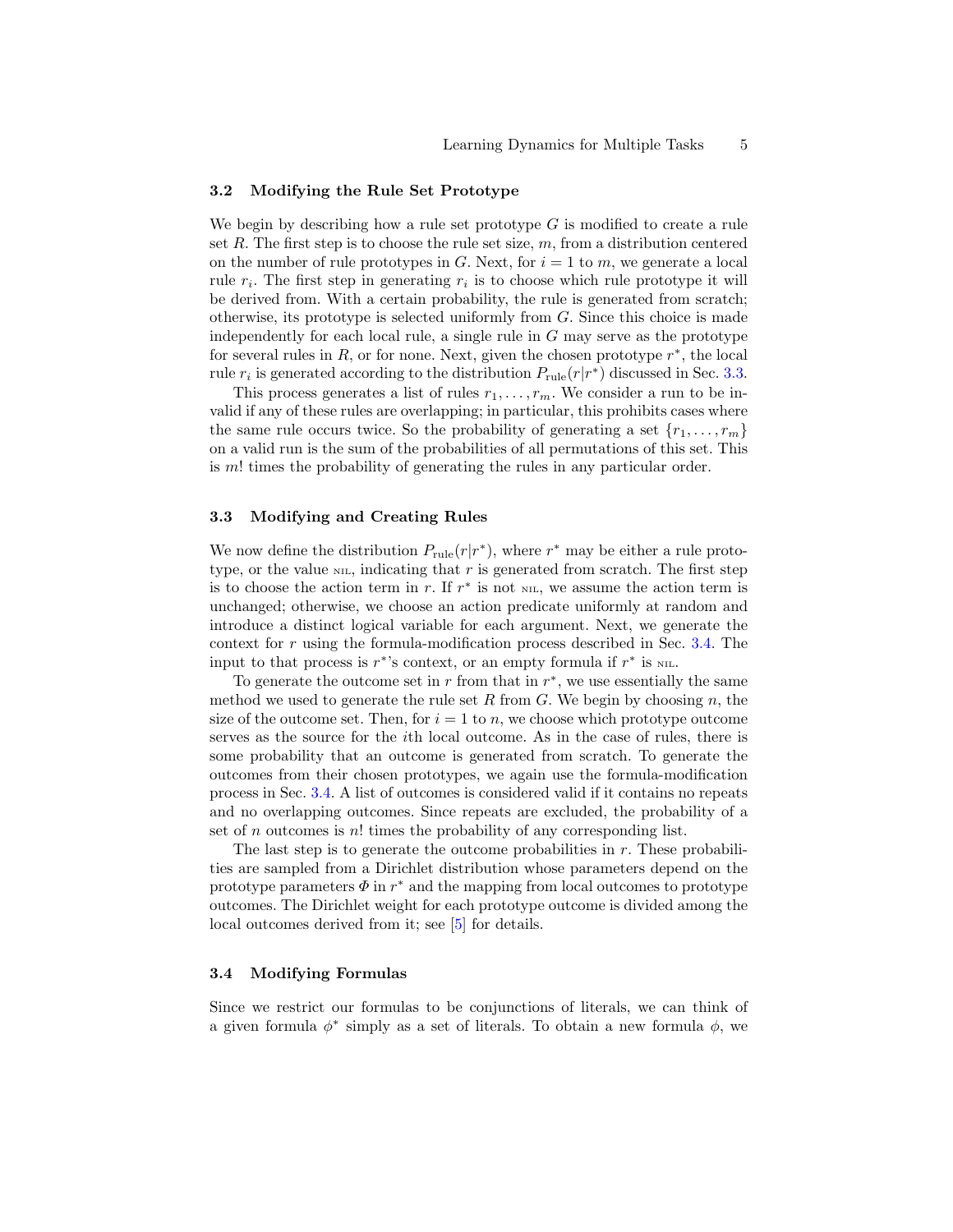### 6 A. Deshpande, B. Milch, L. S. Zettlemoyer, L. P. Kaelbling

begin by choosing which literals in  $\phi^*$  will remain in  $\phi$ . Each literal in  $\phi^*$  is kept independently with a certain probability  $\beta_{\text{literal}}$ .

Next, we choose how many new literals (if any) to add to  $\phi$ : this number is chosen from a geometric distribution with parameter  $\alpha$ <sub>literal</sub>. For each new literal, we choose a predicate uniformly at random, and then choose each argument uniformly from the set of constant symbols plus the logical variables that are currently in scope. The run is considered invalid if the resulting atomic formula was already in  $\phi$ . Finally, the polarity of this atomic formula in  $\phi$  (positive or negative) is chosen uniformly at random.

# 3.5 Generative Model for Rule Set Prototypes

The process that defines the hyperprior  $P_G(G)$  is similar to the process that generates local rule sets from  $G$ , but all the rule prototypes are generated from scratch — there are no higher-level prototypes from which they could be derived. We assume that the number of rule prototypes in  $G$  has a geometric distribution.

The distribution for generating a rule prototype is the same as that for generating a local rule from scratch, except that we must generate a vector of Dirichlet weights  $\Phi$  rather than a probability distribution over outcomes. We use a hyperprior on  $\Phi$  in which the sum of the weights has an exponential distribution.

## <span id="page-5-0"></span>4 Learning

Given data for tasks  $1, \ldots, K + 1$ , our hierarchical Bayesian model tells us that the best target-task rule set  $R_{K+1}^*$  can be obtained from Eq. [2](#page-3-0) by integrating out the prototype G and the source-task rule sets  $R_1, \ldots, R_K$ , and then maximizing over  $R_{K+1}$ . Rather than attempting the intractable integration over all rule set prototypes, we approximate by maximizing over  $G$ . Thus, we work in two stages: first, we find the best rule set prototype  $G^*$  given the data for the K source tasks; then, holding  $G^*$  fixed, we find the best rule set  $R^*_{K+1}$  given  $G^*$  and  $x_{K+1}$ .

Our goal in the first stage, then, is to find the prototype  $G^*$  with the greatest posterior probability given  $x_1, \ldots, x_K$ . In this optimization, we regard each rule set  $R_k$  as consisting of a structure  $R_k^S$  and parameters  $R_k^P$ , namely the outcome probability vectors for all the rules. To avoid intractable sums, we maximize over  $R_1^S, \ldots, R_K^S$ . However, we integrate out the parameters  $R_k^P$  using standard Dirichlet-multinomial formulas [\[11\]](#page-9-10). Maximizing over these parameters would be inappropriate because their dimensionality varies with the number of rules and outcomes, and the heights of density peaks in spaces of differing dimension are not necessarily comparable.

## 4.1 Scoring Function

We thus find ourselves searching for values of G and  $R_1^S, \ldots, R_K^S$  that maximize:

<span id="page-5-1"></span>
$$
P(G, R_1^S, \dots, R_K^S) \propto P_G(G) \prod_{k=1}^K \int_{R_k^P} P_{\text{mod}}(R_k|G) P(x_k|R_k)
$$
(3)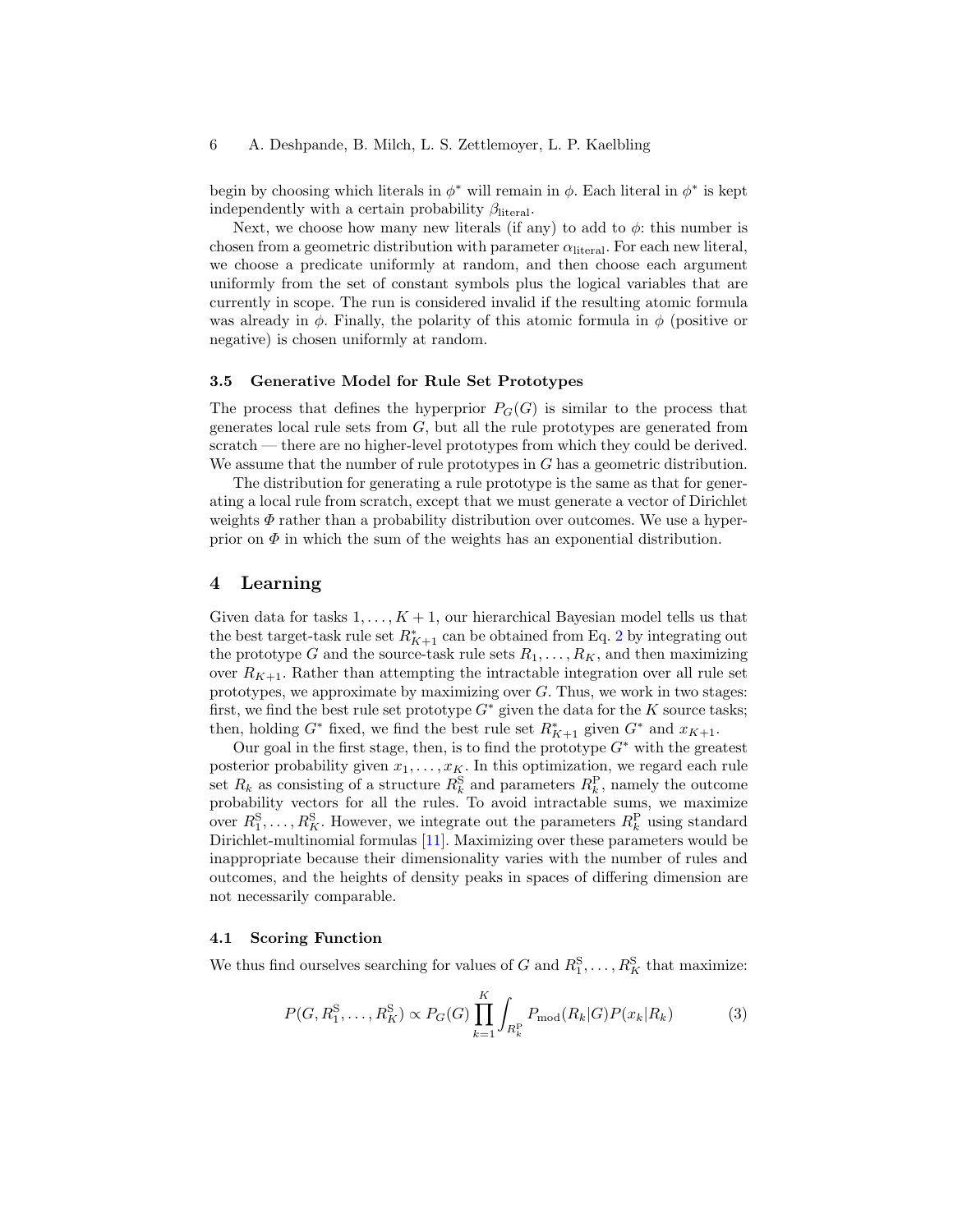This equation trades off three factors: the complexity of the rule set prototype, represented by  $P_G(G)$ ; the differences between the local rule sets and the prototype,  $P_{\text{mod}}(R_k|G)$ ; and how well the local rule sets fit the data,  $P(x_k|R_k)$ .

Computing the value of Eq. [3](#page-5-1) for a given choice of G and  $R_1^S, \ldots, R_K^S$  is expensive because it involves summing over all possible mappings from local rules to global rules and from local outcomes to prototype outcomes. Thus, as a final approximation, we compute this score using a single correspondence for each local rule and local outcome. Since our model assumes that a prototype is chosen for each rule independently, we can optimize the correspondence for each rule separately, and likewise for outcomes.

## 4.2 Coordinate Ascent

We find a local maximum of Eq. [3](#page-5-1) using a coordinate ascent algorithm. We alternate between maximizing over local rule set structures given an estimate of the rule set prototype  $G$ , and maximizing over the rule set prototype given estimates of the rule set structures  $(R_1^S, ..., R_K^S)$ . We begin with an empty rule set prototype, and use a greedy local search algorithm (described below) to optimize the local rule sets. Since  $R_1^S, \ldots, R_K^S$  are conditionally independent given  $G$ , we can do this search for each task separately. When these searches stabilize — that is, no search operator improves the objective function — we run another greedy local search to optimize G. We repeat this cycle until no more changes occur.

### <span id="page-6-0"></span>4.3 Learning Local Rule Sets

Our search algorithm for finding the highest-scoring local rule set structure  $R_k^{\rm S}$ given the prototype  $G$  is a modified version of the rule set learning algorithm from Zettlemoyer *et al.* [\[4\]](#page-9-3). The search starts with a rule set that contains only the default rule. At every step, we take the current rule set and apply a set of search operators to create new rule sets. Each of these new rule sets is scored using Eq. [3;](#page-5-1) the highest scoring set is selected as the new  $R_k^S$ . The following operators are used to create candidate rule sets:

- $-$  Add/Remove Rule. Rules can be created by an  $Explain Examples$  procedure [\[4\]](#page-9-3) that uses a heuristic search to find high quality potential rules in a data driven manner. In addition, rules can be created by copying the action and context of one of the prototypes in the global rule set; this provides a strong search bias towards rules that have been found to be useful for other tasks. Also, any existing rule can be removed.
- Add/Remove Literal. Any literal may be added or removed in the context of an existing rule.
- Split Rule. Any existing rule can be split on an atomic formula  $\ell$  that does not currently occur in its context: the rule is replaced by two rules, one with  $\ell$  in its context and one with  $\neg \ell$ .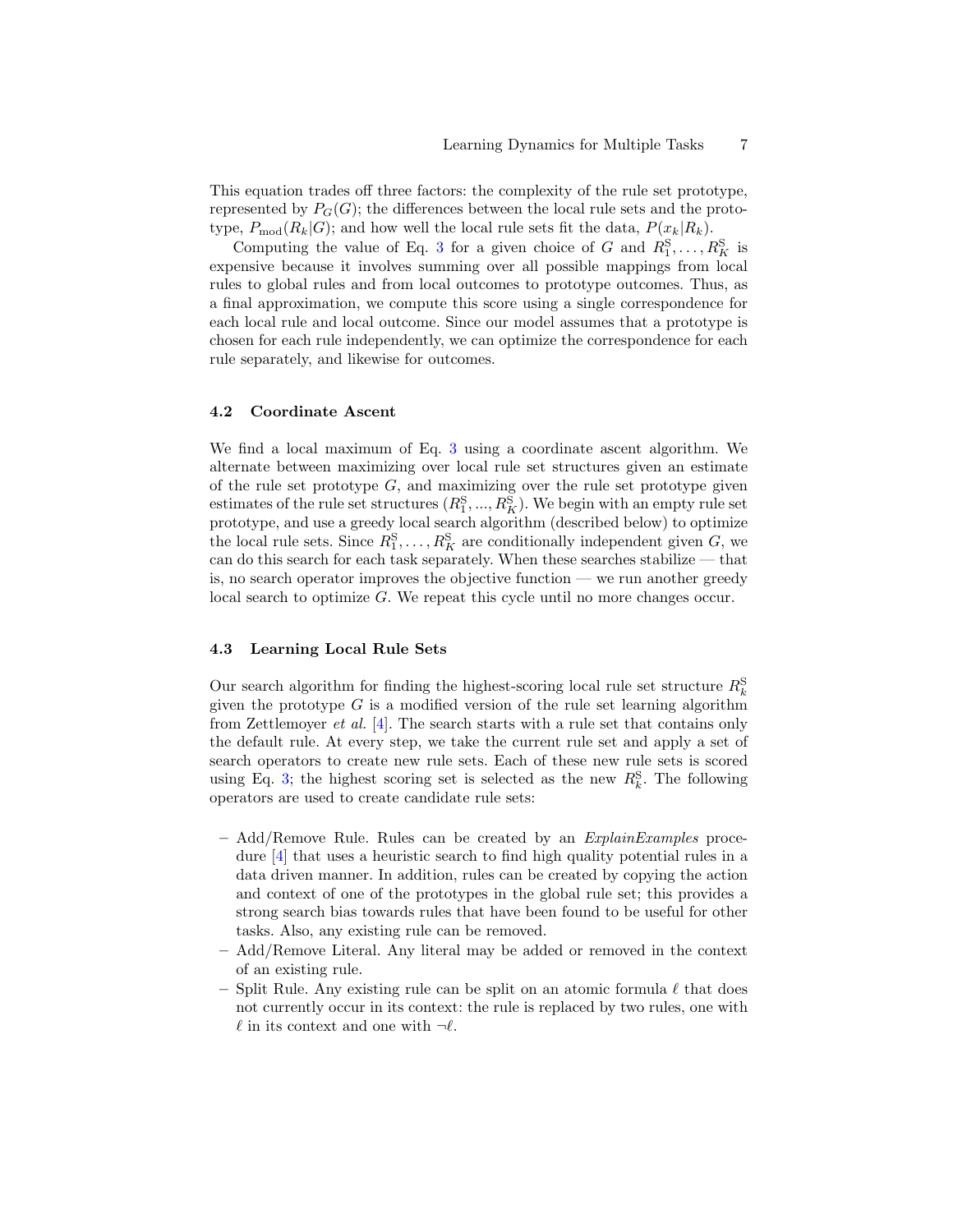Each of these operators also determines the outcomes for rules that it adds or modifies. This is done with a subsidiary greedy search, where the operators include adding or removing an outcome, adding or removing a literal in an outcome, splitting an outcome on a literal, and merging outcomes. The interesting part here is outcome addition: the added outcome may be derived by concatenating the changes seen in a training example (following [\[3\]](#page-9-2)), or it may be any outcome from the corresponding prototype rule.

#### 4.4 Learning the Rule Set Prototype

The second optimization involves finding the highest scoring rule set prototype G given rule set structures  $(R_1^{\rm S},...,R_K^{\rm S})$ . Again, we adopt an approach based on greedy search through the space of possible rule sets. This search has exactly the same initialization and uses all of the same search operators as the local rule set search. However, the AddRule operator tries to add rules that are present in the local rule sets, without directly referencing the training sets. Also, the Dirichlet parameters for the outcomes in each candidate prototype rule are estimated using a gradient ascent technique [\[11\]](#page-9-10).

## 5 Experiments

We evaluate our learning algorithm on synthetic data from two families of related tasks, both variants of the classic blocks world (for additional experiments, see [\[5\]](#page-9-4)). We restrict ourselves to learning the effects of a single action,  $pickup(X, Y)$ . Since the action is always observed, one could learn a rule set for multiple actions by learning a rule set for each action separately.

#### 5.1 Methodology

For each run of our experiments, we begin by generating  $K$  "source task" rule sets from a prior distribution (implemented by a special-purpose program for each family of tasks). Then, we generate a training set for each source task. Each state transition in the training set is constructed by choosing the initial state randomly, and then sampling the next state according to the task-specific rule set. Note that the state transitions are sampled independently of each other; they do not form a trajectory. Once we have these  $K$  source-task training sets, we run our learning algorithm on them to find the best rule set prototype  $G^*$ .

Next, we generate a "target task" rule set  $R_{K+1}$  using the same distribution used to generate the source task rule sets. We also generate a target-task training set in the same way. Then we learn a rule set  $R_{K+1}$  for the target task using the algorithm from Sec. [4.3,](#page-6-0) with  $G^*$  as the fixed rule set prototype.

Finally, we generate a test set of 1000 initial states. For each initial state s, we compute the variational distance between the next-state distributions defined by the true rule set  $R_{K+1}$  and the learned rule set  $R_{K+1}$ . This is defined in our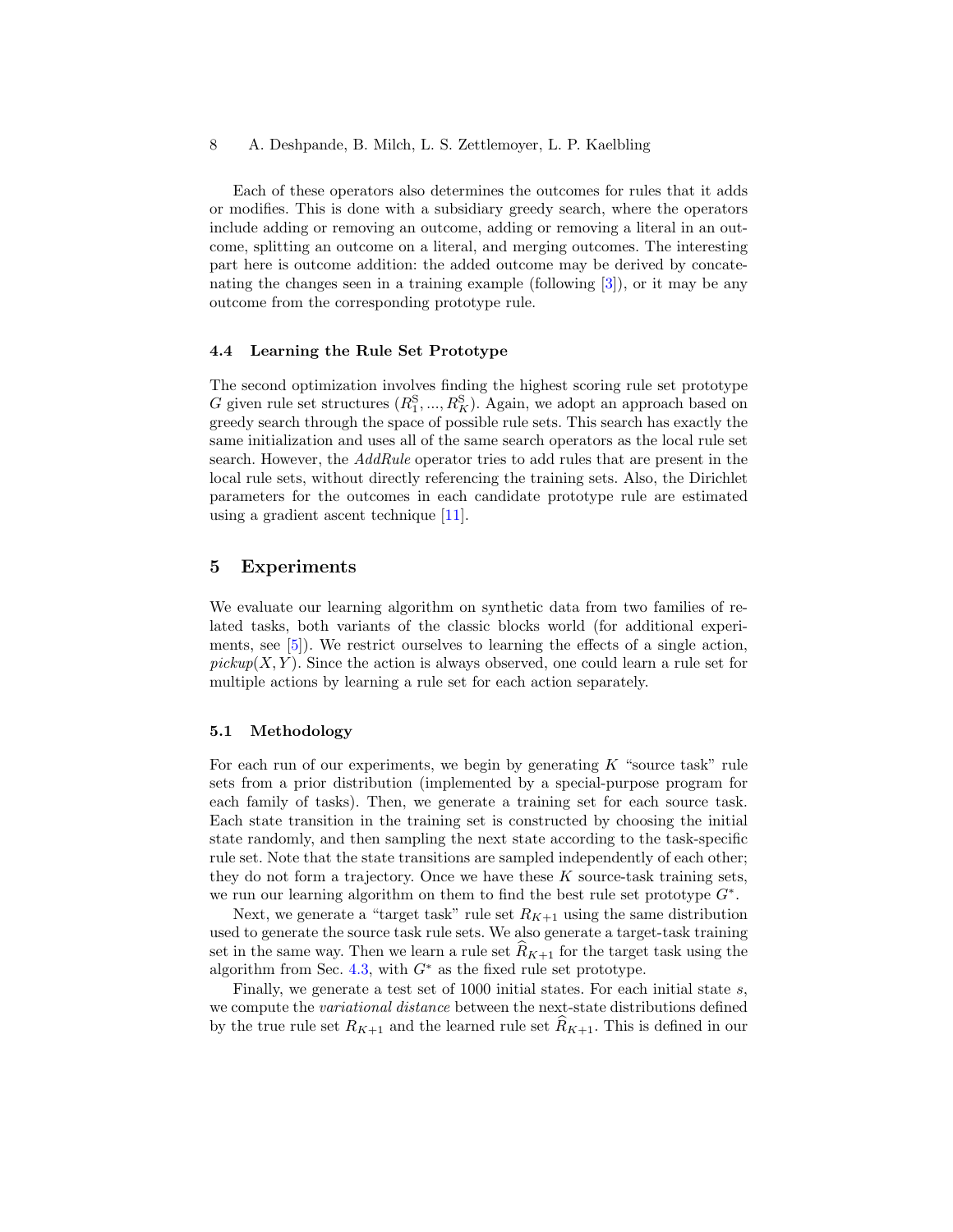case as follows, with a equal to  $pickup(A, B)$  and s' ranging over possible next states:

$$
\sum_{s'} \left| p(s'|s, a, R_{K+1}) - p(s'|s, a, \widehat{R}_{K+1}) \right|
$$

To obtain a measure of accuracy, we use one minus the average variational distance over the whole test set.

## 5.2 Results

Our first experiment investigates transfer learning in a domain where the rule sets are very simple  $-$  just single rules  $-$  but the rule contexts vary across tasks. We use a family of tasks where the robot is equipped with grippers of varying sizes: the robot can only pick up blocks that are the same size as its gripper. Thus, each task can be described by a single rule saying that if block  $X$ has the proper size (which varies from task to task), then  $pickup(X, Y)$  succeeds with some significant probability. The domain also includes distracter predicates for block color and texture. Fig.  $3(a)$  $3(a)$  shows the transfer learning curves for this domain: the transfer learners are consistently able to learn the dynamics of the domain with fewer examples than the non-transfer learner.



<span id="page-8-0"></span>Fig. 3. Accuracy with an empty rule set prototype (labeled "No Transfer") and with transfer learning from  $K$  source tasks with  $N$  examples each (labeled  $KxN$ ). Each experiment was repeated 20 times; these graphs show the average results with 95% confidence bars.

To see how transfer learning works for more complex rule sets, our next experiment uses a "slippery gripper" domain adapted from [\[1\]](#page-9-0). The correct model for this domain has four fairly complex rules, describing cases where the gripper is wet or not wet (which influences the success probability for pickup) and the block is being picked up from the table or from another block (in the latter case, the rule must include an additional outcome for the block falling on the table). The various tasks are all modeled by rules with the same structure, but include